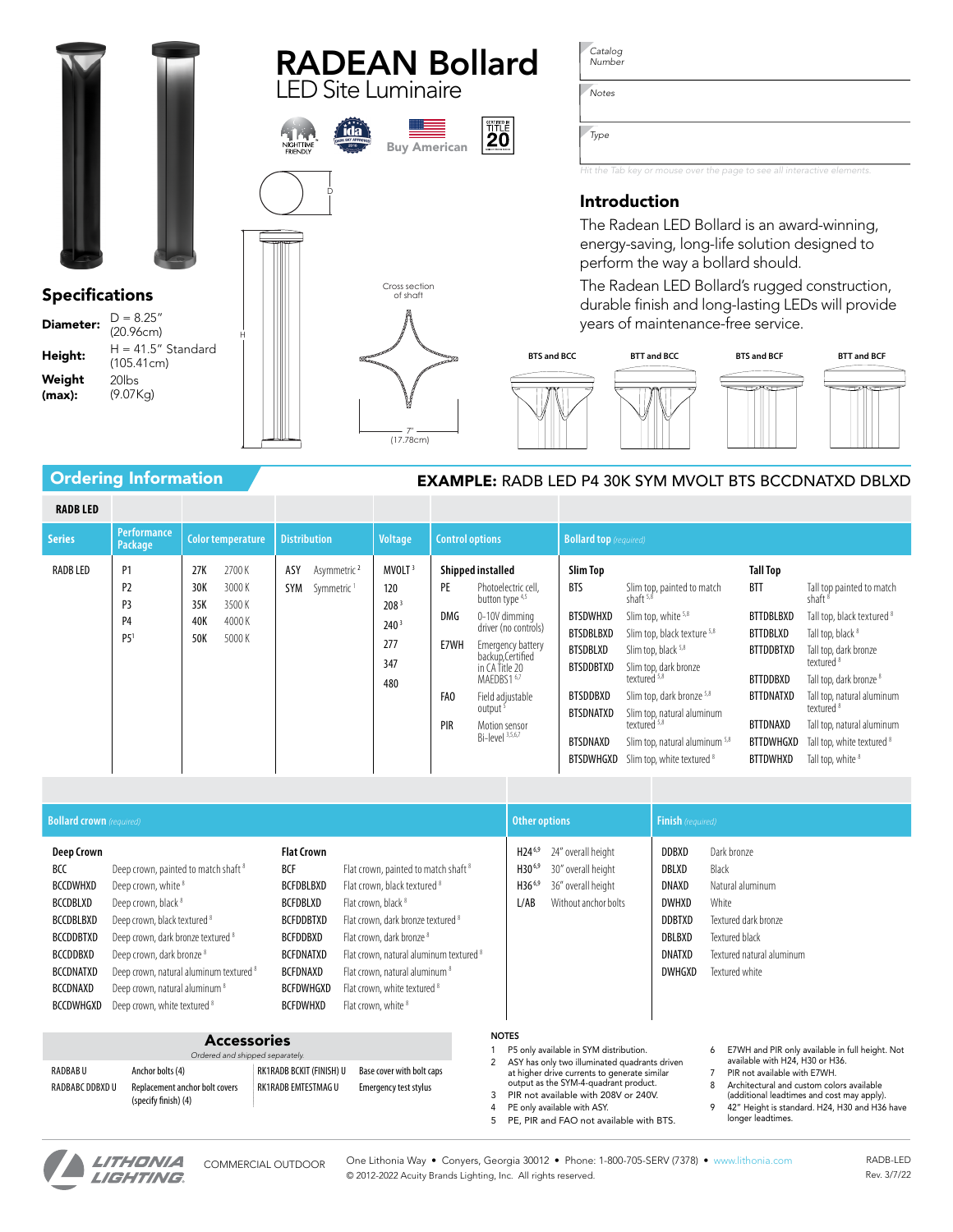## **Options**



## Performance Data

Lumen values are from photometric tests performed in accordance with IESNA LM-79-08. Data is considered to be representative of the configurations shown, within the tolerances allowed by Lighting Facts.<br>Actual performance

| <b>Performance Data</b><br><b>DNAXD Flnish*</b> |                               |                               |               |              | 2700K          |              |            |               |              | 3000K |                  |            |               |              | 3500K |              |            |        |              | 4000K |              |            |               |              | <b>5000K</b> |              |            |
|-------------------------------------------------|-------------------------------|-------------------------------|---------------|--------------|----------------|--------------|------------|---------------|--------------|-------|------------------|------------|---------------|--------------|-------|--------------|------------|--------|--------------|-------|--------------|------------|---------------|--------------|--------------|--------------|------------|
| <b>Light Engines</b>                            | <b>Performance</b><br>Package | <b>System</b><br><b>Watts</b> | <b>Lumens</b> | $\mathbf{R}$ |                | G.           | <b>LPW</b> | <b>Lumens</b> | $\mathbf{R}$ |       | $\mathsf{G}$     | <b>LPW</b> | <b>Lumens</b> |              |       | G.           | <b>LPW</b> | Lumens | B            |       | G            | <b>LPW</b> | <b>Lumens</b> | R            |              | G            | <b>LPW</b> |
|                                                 | P <sub>1</sub>                | 5                             | 345           | U            | $\overline{1}$ | $\mathbf{0}$ | 66         | 362           | $\mathbf 0$  |       | $\mathbf{0}$     | 69         | 370           | $\mathbf{0}$ |       | $\mathbf{0}$ | 71         | 380    | $\mathbf{0}$ |       | $\mathbf{0}$ | 73         | 382           | $\mathbf{0}$ |              | 0            | 73         |
|                                                 | P <sub>2</sub>                | 8                             | 644           |              |                | $\mathbf{0}$ | 81         | 677           | $\mathbf 0$  |       | $\mathbf{0}$     | 85         | 692           | 0            |       | $\mathbf{0}$ | 87         | 711    | $\mathbf{0}$ |       | $\theta$     | 89         | 713           | $\mathbf{0}$ |              | $\mathbf{0}$ | 89         |
| "Symmetric<br>(4 light engines)"                | P <sub>3</sub>                | 13                            | 1036          |              |                | 0            | 77         | 1088          |              |       | $\mathbf{0}$     | 81         | 1112          |              |       | $\mathbf{0}$ | 83         | 1142   |              |       |              | 85         | 1146          |              | $\mathbf{A}$ | $\mathbf{0}$ | 85         |
|                                                 | P <sub>4</sub>                | 19                            | 1460          |              | $\overline{a}$ | $\mathbf{0}$ | 79         | 1534          |              |       | $\mathbf{0}$     | 83         | 1568          |              |       | $\mathbf{0}$ | 84         | 1610   | $\mathbf{A}$ |       |              | 87         | 1616          |              |              | $\mathbf{0}$ | 87         |
|                                                 | <b>P5</b>                     | 32                            | 2314          |              |                | 0            | 72         | 2430          |              |       | $\mathbf 0$      | 75         | 2484          |              |       | 0            | 77         | 2551   | $\mathbf{A}$ |       |              | 79         | 2561          |              |              | $\mathbf 0$  | 79         |
|                                                 | P <sub>1</sub>                |                               | 312           | υ            |                | $\mathbf{0}$ | 60         | 328           | $\mathbf 0$  |       | $\mathbf 0$      | 63         | 335           | 0            |       | $\theta$     | 64         | 344    | $\mathbf{0}$ |       |              | 66         | 346           | $\mathbf{0}$ |              | $\mathbf{0}$ | 66         |
| "Asymmetric                                     | P <sub>2</sub>                | 8                             | 584           | 0            |                | 0            | 73         | 613           | $\mathbf 0$  |       | $\boldsymbol{0}$ | 77         | 627           | 0            |       | 0            | 78         | 644    | $\mathbf{0}$ |       |              | 81         | 646           | $\mathbf{0}$ |              | $\mathbf 0$  | 81         |
| (2 light engines)"                              | P <sub>3</sub>                | 13                            | 938           |              |                | $\mathbf{0}$ | 70         | 985           | $\mathbf{0}$ |       | $\mathbf{0}$     | 73         | 1007          | $\mathbf 0$  |       | $\mathbf{0}$ | 75         | 1035   | $\mathbf{0}$ |       |              | 77         | 1038          | $\mathbf{0}$ |              | $\mathbf{0}$ | 77         |
|                                                 | <b>P4</b>                     | 19                            | 1323          |              |                | $\mathbf{0}$ | 71         | 1390          | $\mathbf 0$  |       | $\mathbf{0}$     | 75         | 1420          | 0            |       | $\mathbf{0}$ | 76         | 1459   | $\mathbf{0}$ |       |              | 78         | 1464          | 0            |              | $\mathbf{0}$ | 79         |

\*Note: Lumen output varies based on finish. Silver color shown, for black (worst) or white (best) photometry, see specific photometric files downloadable from [www.acuitybrands.com](http://www.acuitybrands.com)

## Projected LED Lumen Maintenance

Data references the extrapolated performance projections for the platforms noted in a<br>**25°C ambient,** based on 10,000 hours of LED testing (tested per IESNA LM-80-08 and projected per IESNA TM-21-11).

To calculate LLF, use the lumen maintenance factor that corresponds to the desired number of operating hours below. For other lumen maintenance values, contact factory.

| <b>Projected LED Lumen Maintenance</b> |        |        |        |         |  |  |  |  |  |  |  |  |
|----------------------------------------|--------|--------|--------|---------|--|--|--|--|--|--|--|--|
|                                        | 25.000 | 50,000 | 75,000 | 100,000 |  |  |  |  |  |  |  |  |
| P1                                     | 0.94   | 0.89   | 0.85   | 0.80    |  |  |  |  |  |  |  |  |
| P <sub>2</sub>                         | 0.94   | 0.89   | 0.85   | 0.80    |  |  |  |  |  |  |  |  |
| P3                                     | 0.94   | 0.89   | 0.85   | 0.80    |  |  |  |  |  |  |  |  |
| P4                                     | 0.94   | 0.89   | 0.85   | 0.80    |  |  |  |  |  |  |  |  |
| P5                                     | 0.94   | 0.89   | 0.85   | 0.80    |  |  |  |  |  |  |  |  |

## Lumen Ambient Temperature (LAT) Multipliers

Use these factors to determine relative lumen output for average temperatures from 0-40ºC (32-104ºF).

| <b>Ambient</b> | <b>LAT Factor</b> |      |
|----------------|-------------------|------|
| 0              | 32°F              | 1.03 |
| 5              | 41°F              | 1.03 |
| 10             | 50°F              | 1.02 |
| 15             | 59°F              | 1.01 |
| 20             | 68°F              | 1.01 |
| 25             | 77°F              |      |
| 30             | 86°F              | 0.99 |
| 35             | 95°F              | 0.99 |
| 40             | 104°F             | 0.98 |

| <b>Electrical Load</b> |                 |                        |          |                      | <b>Current (Amp)</b> |            |                      |                      | <b>Current (Amp)</b> |         |  |  |
|------------------------|-----------------|------------------------|----------|----------------------|----------------------|------------|----------------------|----------------------|----------------------|---------|--|--|
|                        | Watts @120V (W) | <b>Watts @277V (W)</b> | @120V(A) | @240V(A)<br>@208V(A) |                      | (a277V)(A) | <b>Watts (@347V)</b> | <b>Watts (@480V)</b> | (a347V)(A)           | (@480V) |  |  |
| P1 ASY                 |                 | 6                      | 0.0445   | 0.0299               | 0.0276               | 0.0262     | 10                   | 10                   | 0.0443               | 0.0319  |  |  |
| P <sub>2</sub> ASY     |                 | 10                     | 0.0751   | 0.0471               | 0.0429               | 0.0399     | 14                   | 14                   | 0.0505               | 0.0364  |  |  |
| P3 ASY                 | 14              | 15                     | 0.1147   | 0.0699               | 0.0627               | 0.0571     | 18                   | 18                   | 0.0611               | 0.0441  |  |  |
| P4 ASY                 | 19              | 19                     | 0.1586   | 0.0928               | 0.0819               | 0.0735     | 23                   | 23                   | 0.0709               | 0.0513  |  |  |
|                        |                 |                        |          |                      |                      |            |                      |                      |                      |         |  |  |
| P1 SYM                 |                 | 6                      | 0.0444   | 0.0301               | 0.0279               | 0.0265     | 9                    | q                    | 0.0441               | 0.0319  |  |  |
| P <sub>2</sub> SYM     |                 | 10                     | 0.0734   | 0.0461               | 0.0421               | 0.0391     | 13                   | 13                   | 0.0502               | 0.0363  |  |  |
| P3 SYM                 | 13              | 14                     | 0.112    | 0.067                | 0.0598               | 0.0544     | 18                   | 18                   | 0.0602               | 0.0435  |  |  |
| P4 SYM                 | 18              | 19                     | 0.1535   | 0.0902               | 0.0796               | 0.0713     | 22                   | 22                   | 0.0691               | 0.0499  |  |  |
| P5 SYM                 | 31              | 31                     | 0.2597   | 0.1527               | 0.1326               | 0.1149     | 35                   | 36                   | 0.1079               | 0.079   |  |  |